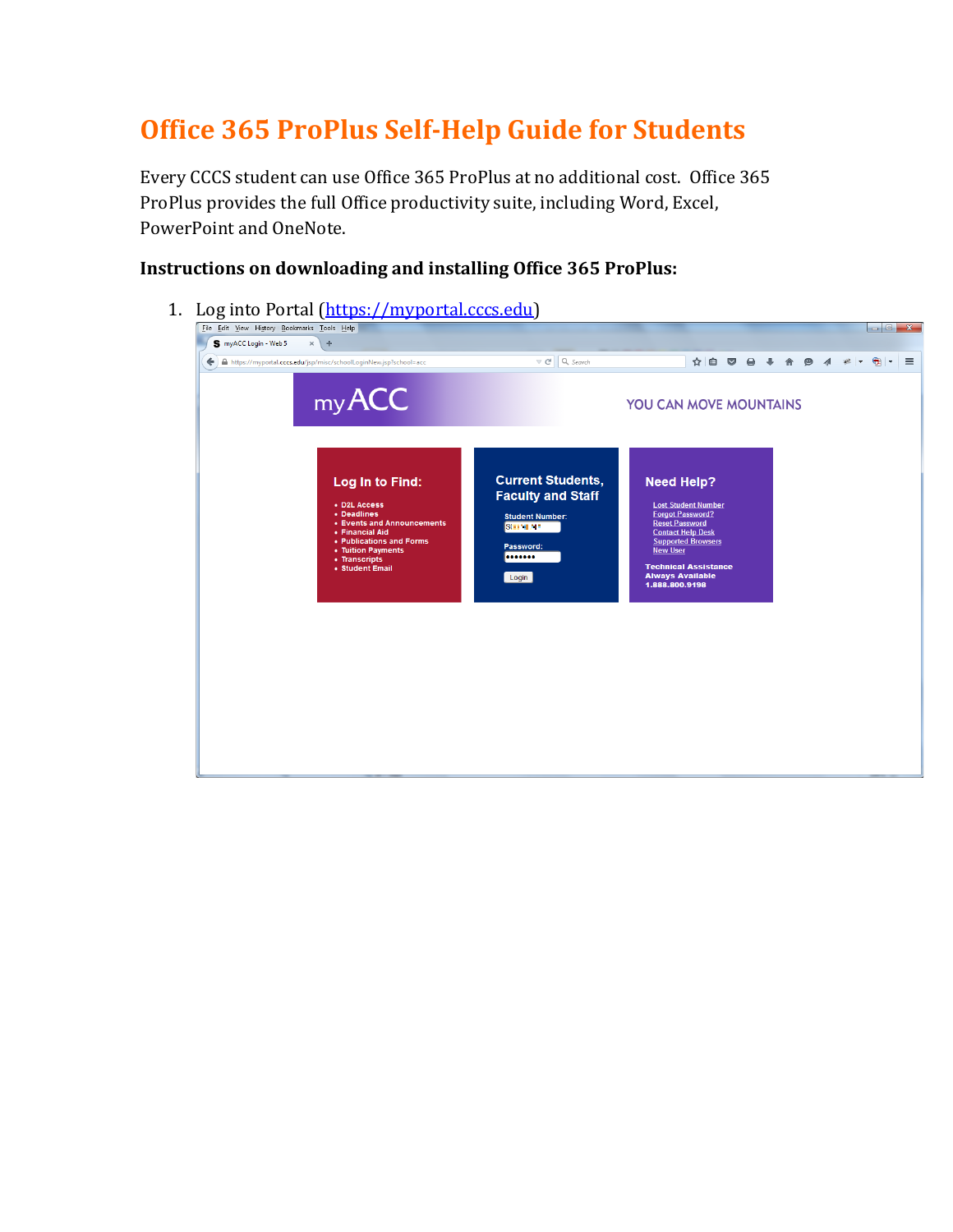#### 2. Go to "Student" tab



3. Click on "Install Microsoft Office" link in "Office 365" channel.

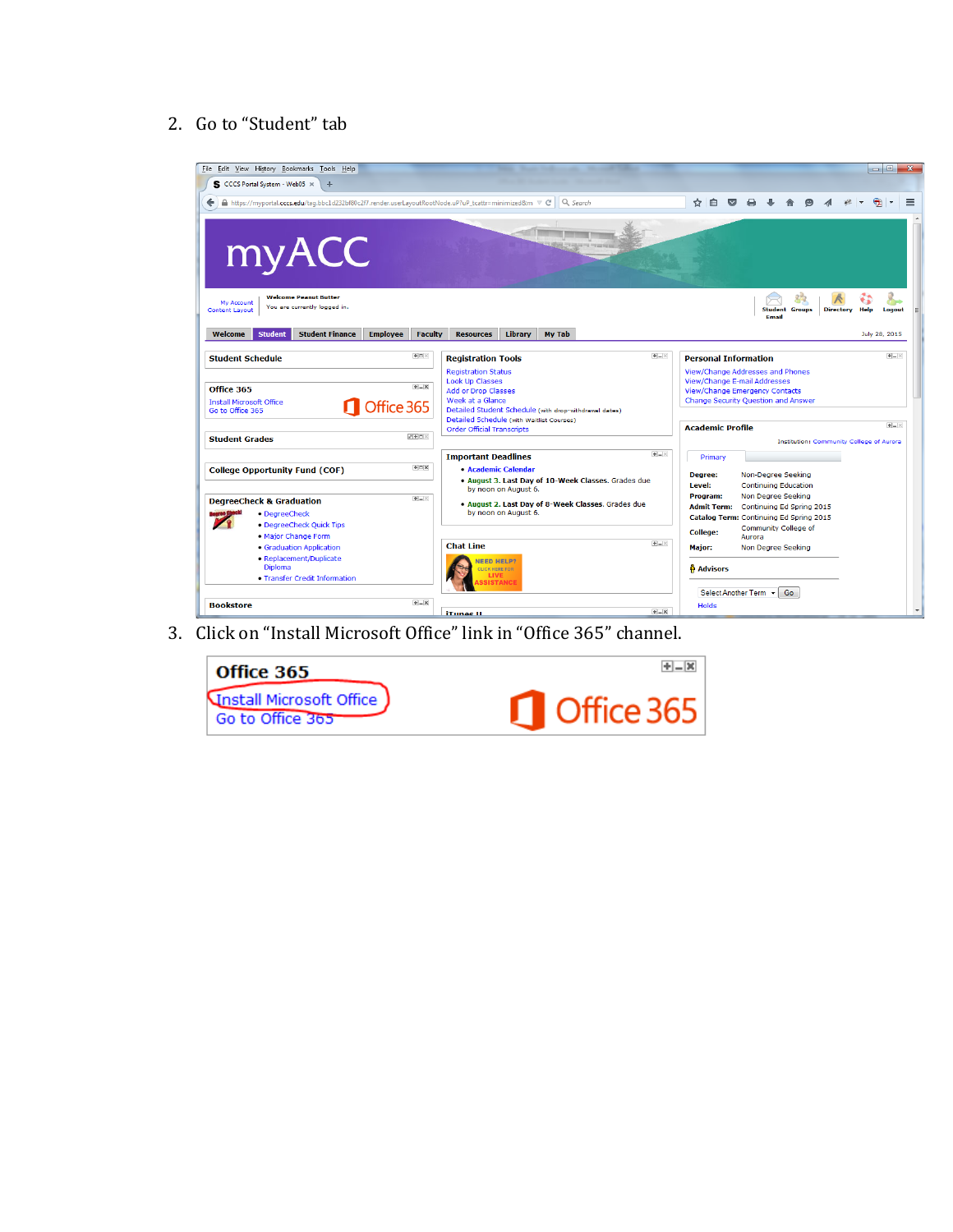4. Click "Install now"



- 5. Save the installation file to your computer.
- 6. Start the installation by double-clicking the installation file. Follow the prompts to install. **Note:** During installation you could be prompted to sign-in. For now skip this step as you will sign at a later step.
- 7. Activate Office 365 ProPlus by signing in to Office 365 to turn-on the full features and to save documents to the cloud. Open one of the Office 365 ProPlus software, for example Excel, Word, PowerPoint...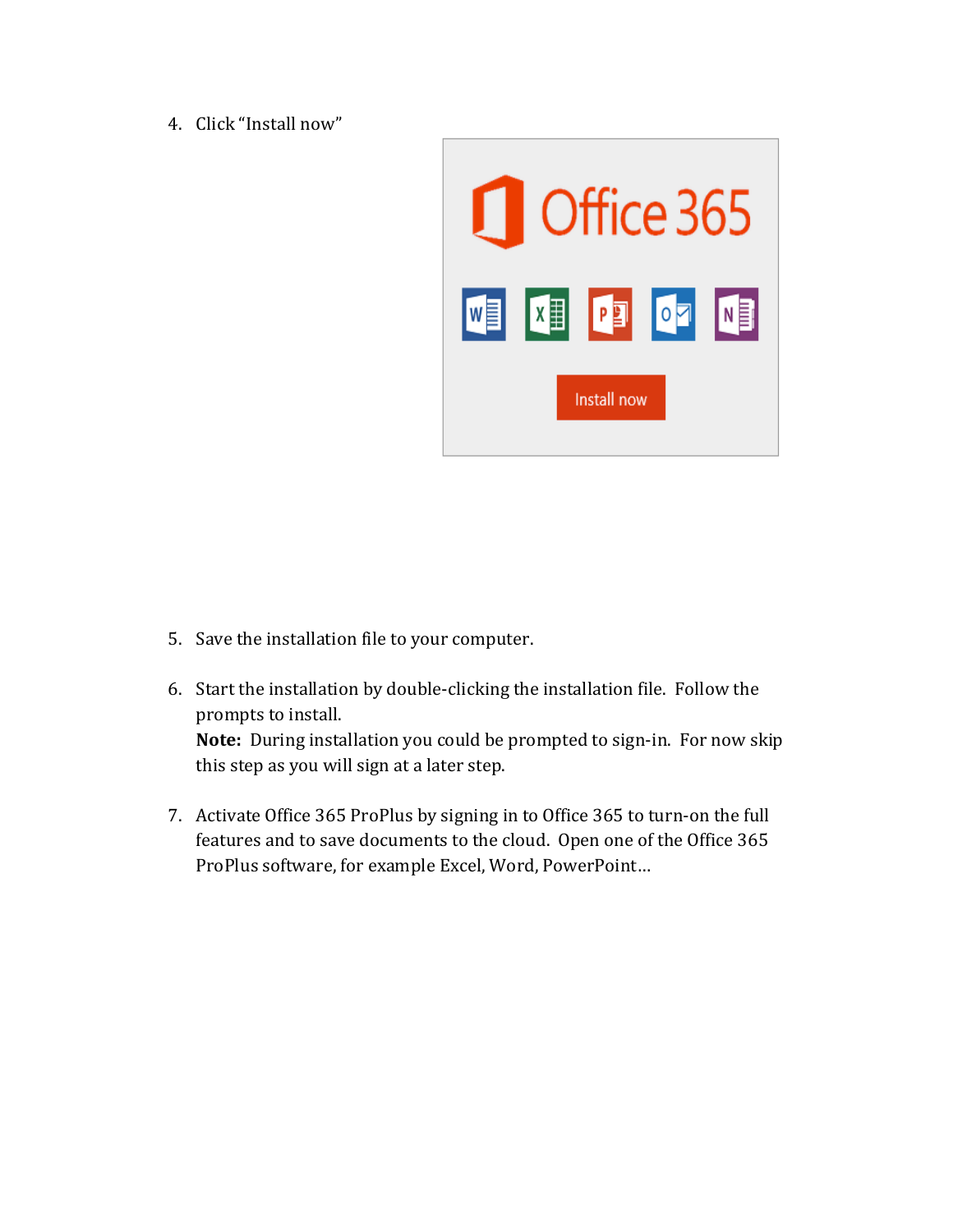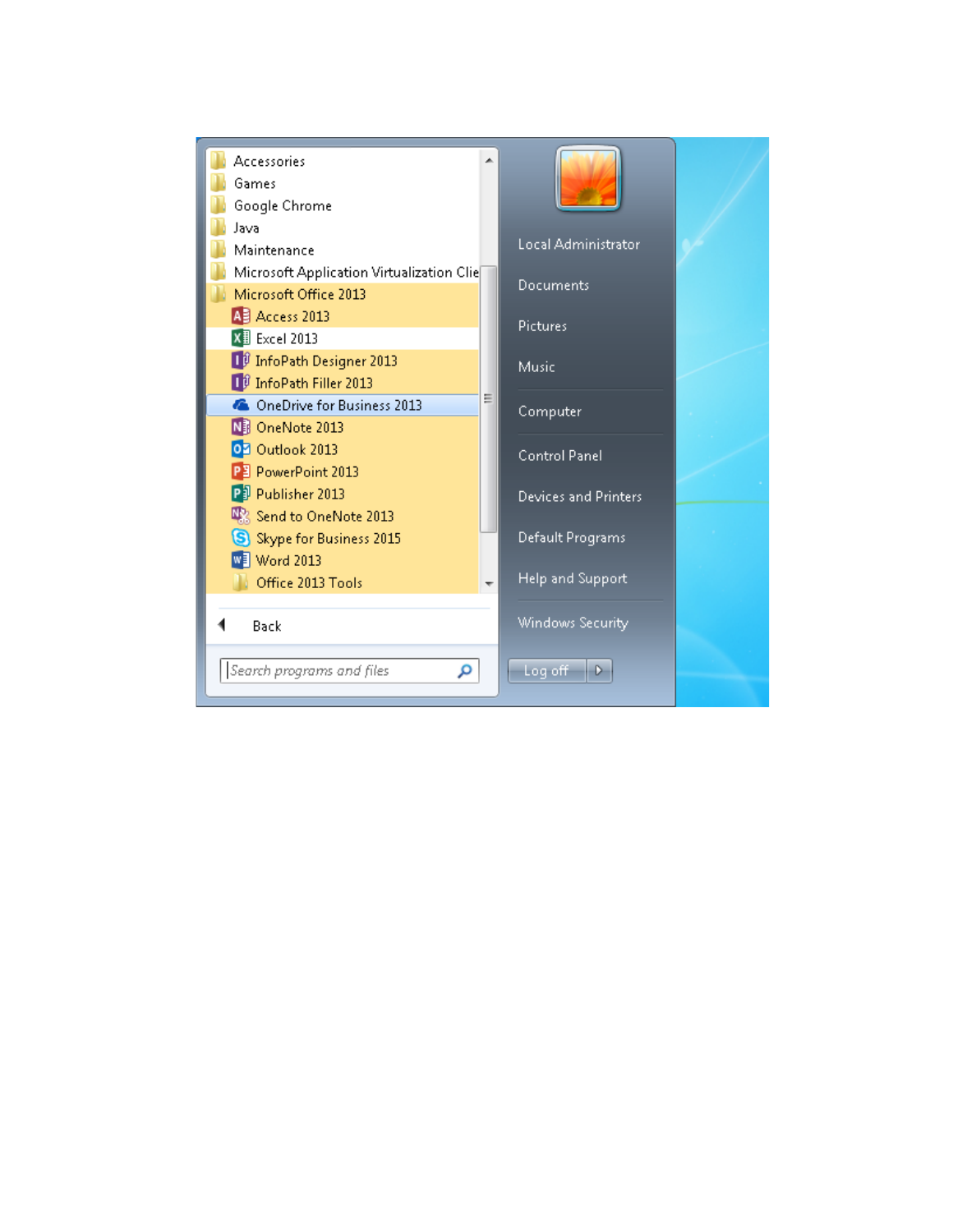8. Click "Sign in to get the most out of Office" link in the upper right corner.

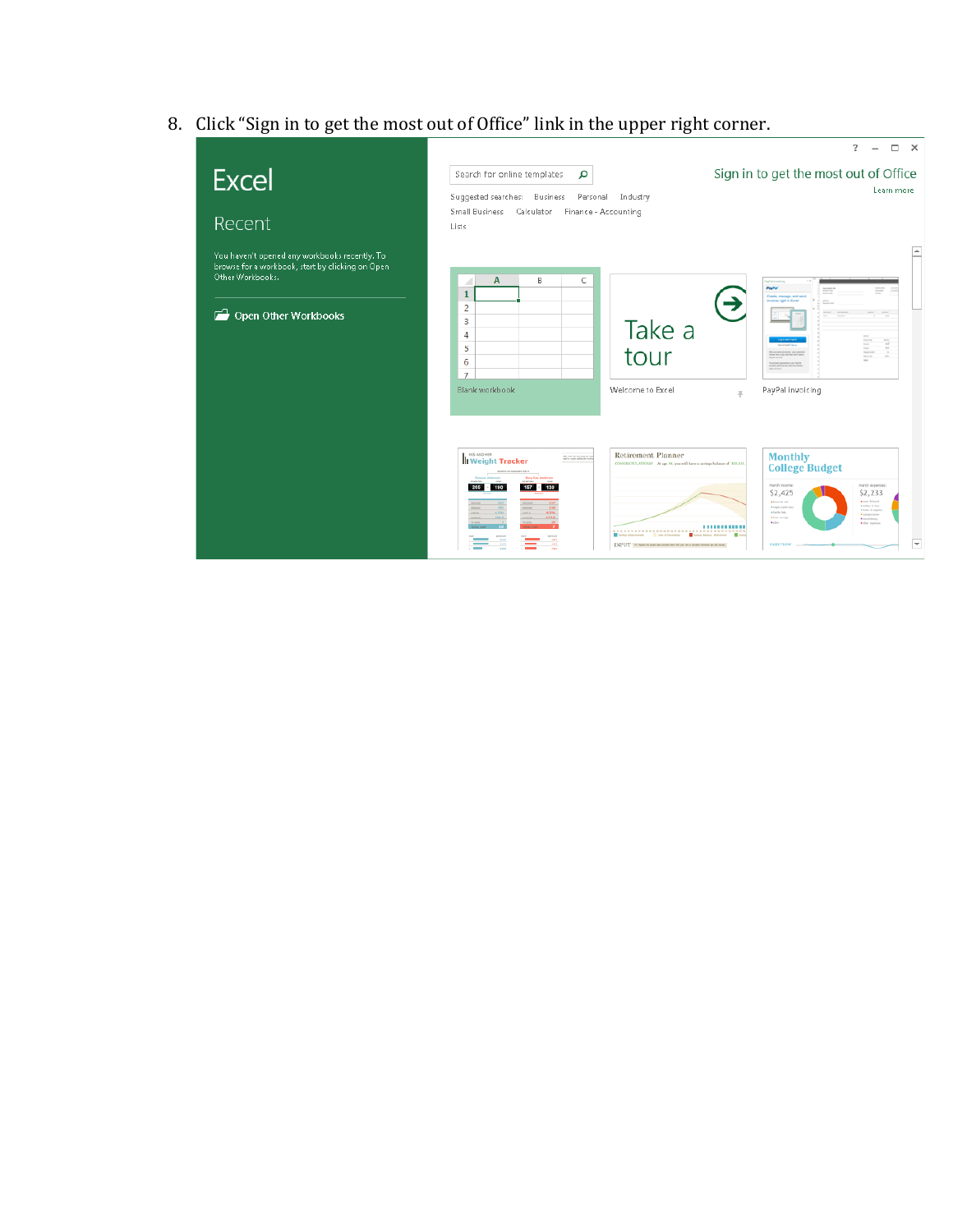9. Enter your CCCS Student email address, and press "Next" button.

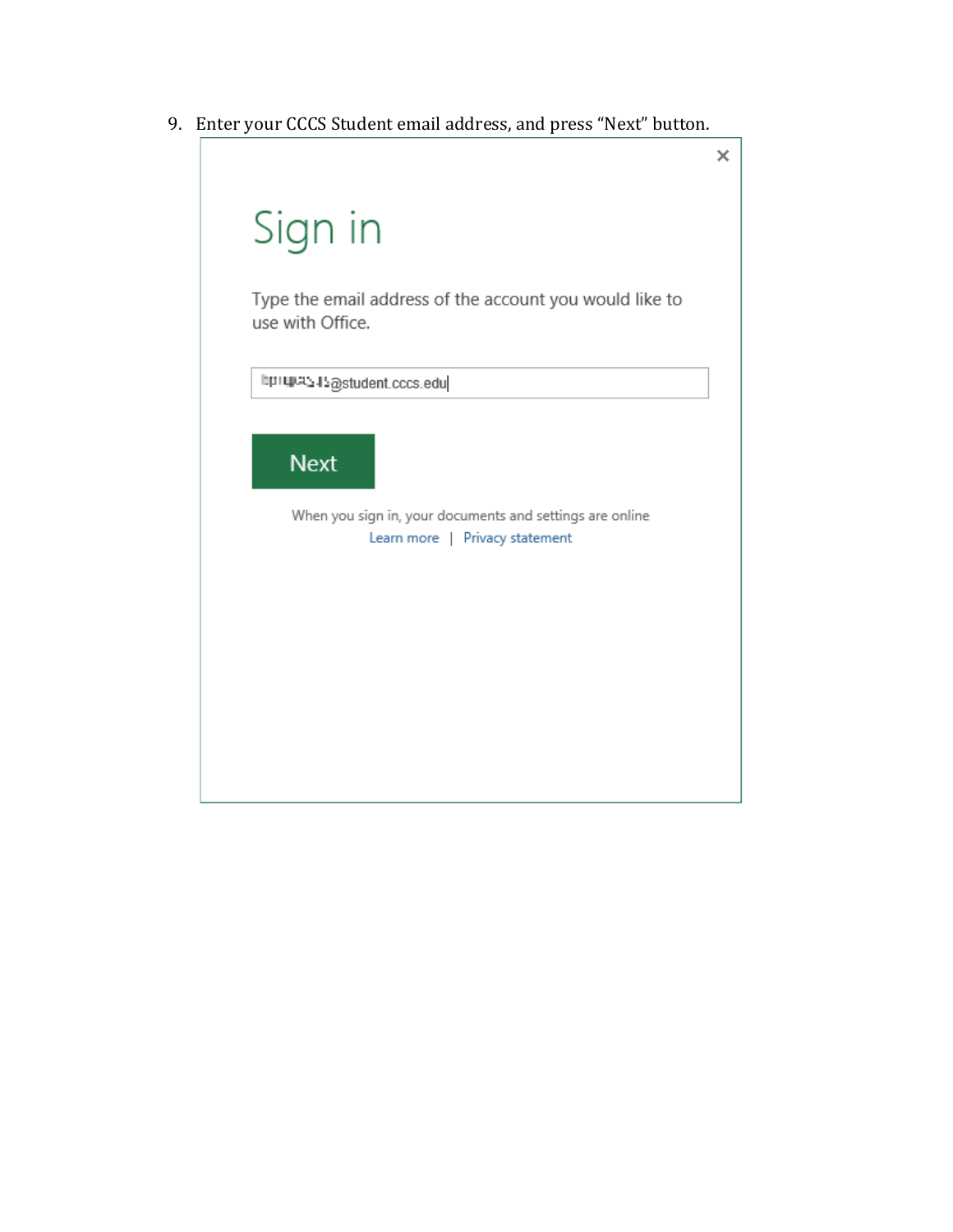# We Need a Little More Help

It looks like you use the same email address with more than one account. Please select the type of account which you would like to use to sign in.



## Microsoft account

Sign in with the account you use for OneDrive, Xbox LIVE, Outlook.com, or other Microsoft services.

 $\overline{\mathsf{x}}$ 



### Work account

Sign in with the account provided by your work, school, or university.

When you sign in, your documents and settings are online Learn more | Privacy statement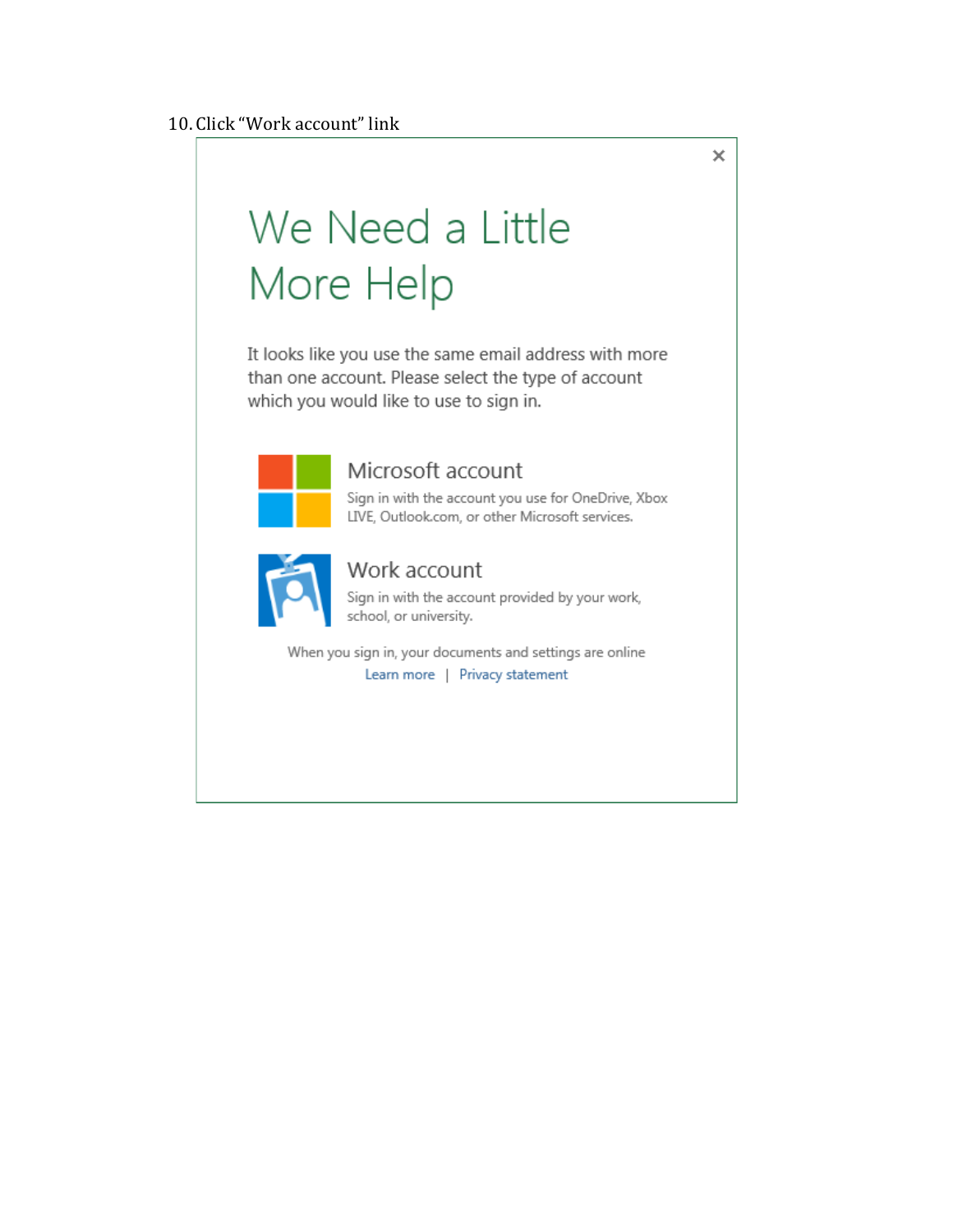11. Click on "Work or school account" again on the next screen.



12. Enter your S number and Portal password.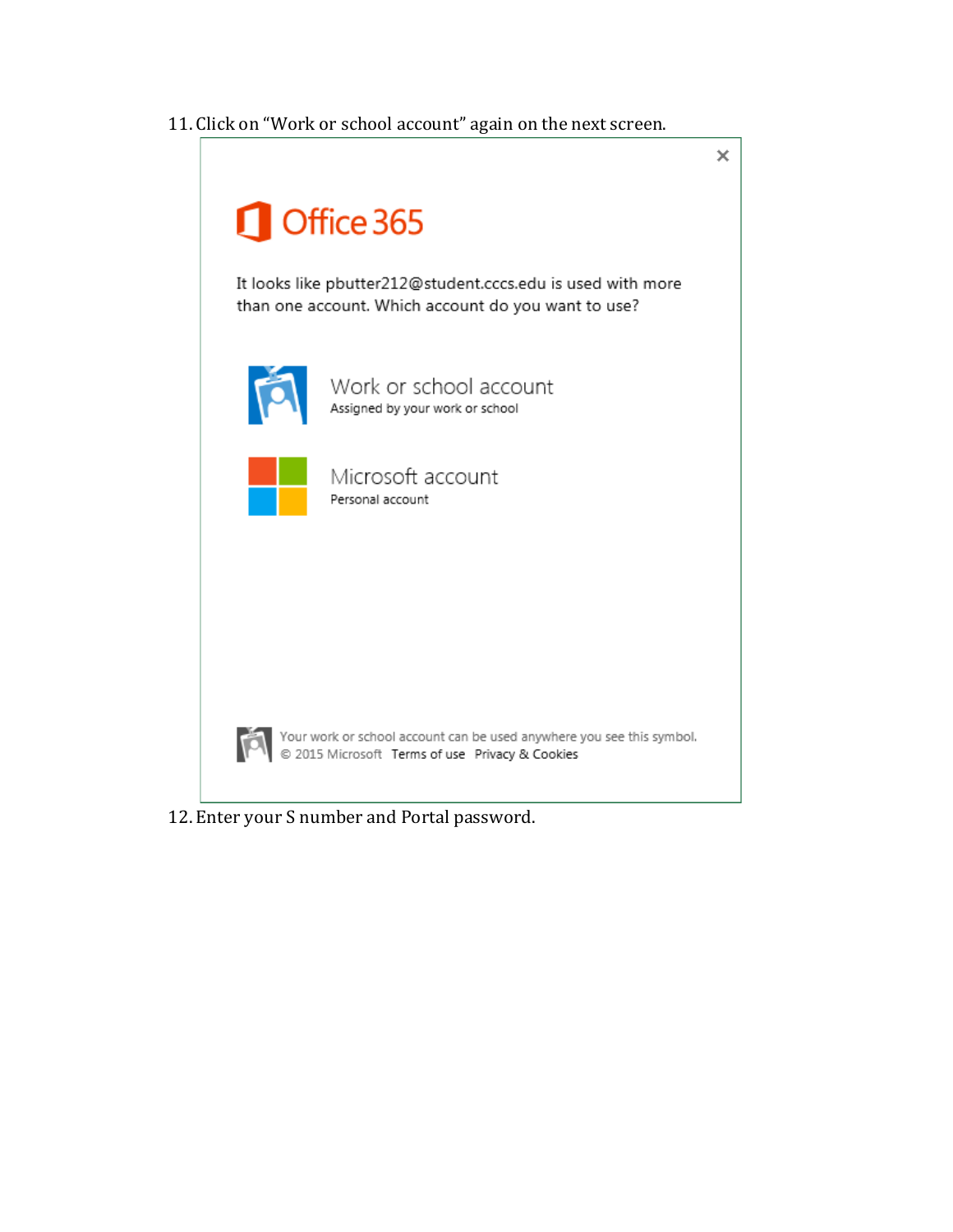| ×<br><b>COLORADO COMMUNITY COLLEGE SYSTEM</b><br><b>Welcome to CCCS Office 365 Login</b><br>Page |                     |                                                                                                  |
|--------------------------------------------------------------------------------------------------|---------------------|--------------------------------------------------------------------------------------------------|
|                                                                                                  | <b>Please Login</b> |                                                                                                  |
|                                                                                                  | Username:           | <b>SJJJJ1HUL</b>                                                                                 |
|                                                                                                  | Password:           | $\begin{smallmatrix} \bullet\bullet\bullet\bullet\bullet\bullet\bullet\bullet \end{smallmatrix}$ |
|                                                                                                  |                     | Login                                                                                            |
|                                                                                                  |                     |                                                                                                  |
|                                                                                                  |                     |                                                                                                  |
|                                                                                                  |                     |                                                                                                  |

13. You just activated Office 365 ProPlus.